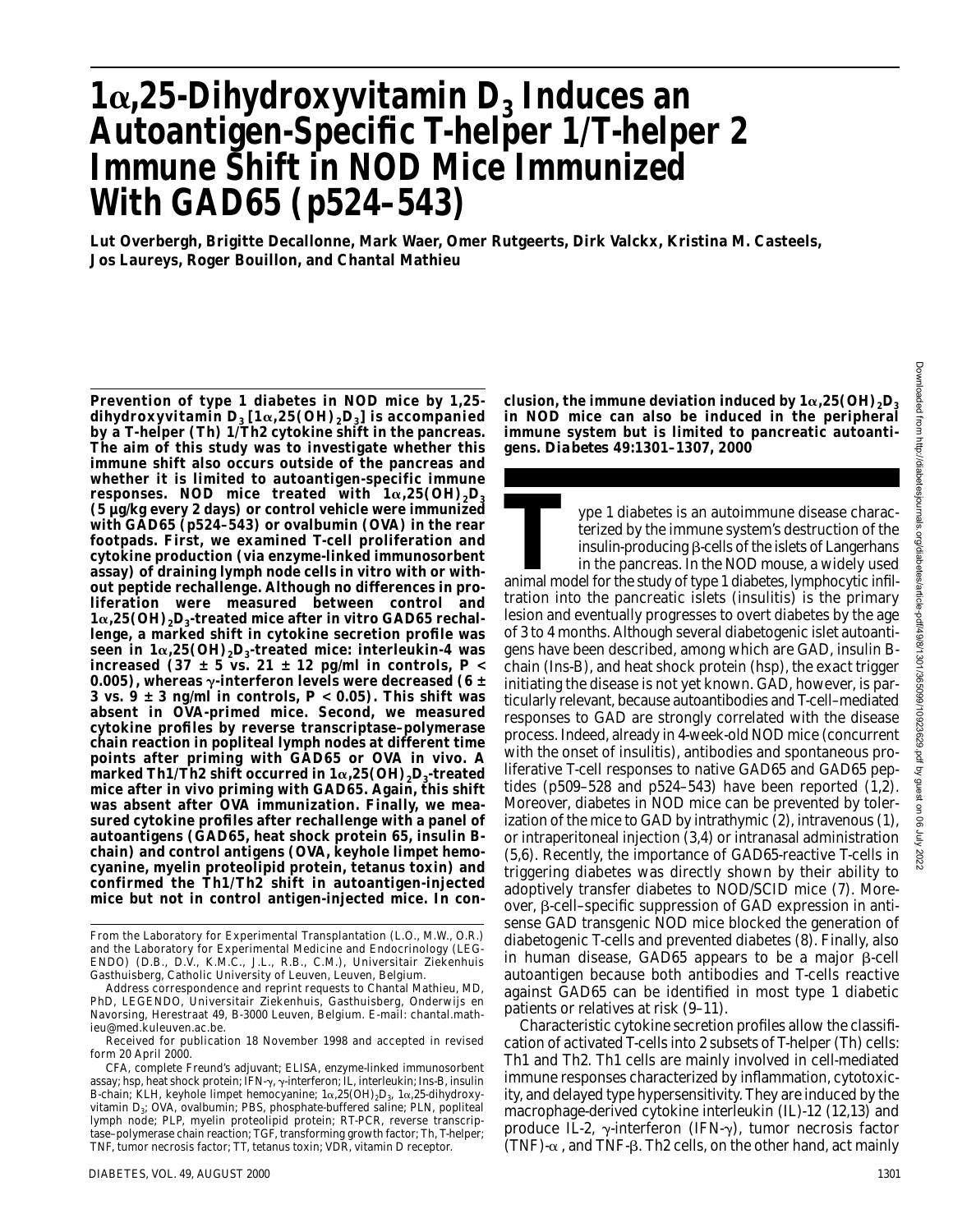as mediators of humoral immunity by activating B-cells and antibody production and downregulating Th1 cells. Th2 cells produce high levels of IL-4, IL-5, IL-10, IL-13, and transforming growth factor (TGF)-β. Increasing evidence is accumulating that type 1 diabetes and several other autoimmune diseases may be mediated by Th1 lymphocytes and cytokines and that protection or prevention of the disease can be achieved by shifting the immune response in the Th2 direction (14–17).

In view of potential therapeutic interventions, great efforts have been made in the search for immunomodulators that can inhibit Th1 and promote Th2 responses, thus causing an immune shift. In this regard, several studies recently showed a direct regulatory effect of  $1\alpha,25$ -dihydroxyvitamin D<sub>3</sub>  $[1\alpha,25(OH),D_3]$ , the activated form of vitamin D, on the transcription of various cytokine genes, including IL-12 (18), IL-2 (19,20), IFN- $\gamma$  (21), granulocyte-macrophage colony-stimulating factor (22), IL-8  $(23)$ , IL-4  $(24)$ , and TGF- $\beta$   $(25)$ , through interaction with the vitamin D response elements nuclear factor of activated T-cells,  $NFKB$ , or  $AP-1$  sites in the respective promoter regions. Furthermore,  $1\alpha,25(OH),D_3$  and its analogs have been shown to manifest immunomodulatory activities in experimental models of autoimmunity such as type 1 diabetes (26–30) and experimental autoimmune encephalomyelitis (24,31–33). Our group has previously demonstrated that both insulitis and diabetes can be prevented or arrested in NOD mice by administration of  $1\alpha,25(OH),D$ <sub>3</sub> (26) or its nonhypercalcemic analogs (29). Moreover, recurrence of disease after syngeneic islet transplantation can be prevented by administration of these nonhypercalcemic analogs in combination with low doses of cyclosporin A (30). These studies also demonstrate that  $1\alpha,25(OH),D_3$  induces an immune shift locally in the pancreas as well as in transplanted islet grafts that is characterized by downregulation of the Th1 cytokines and upregulation of Th2 cytokines.

The aim of this study was to investigate whether the local immune shift induced by administration of  $1\alpha,25(OH)_{2}D_{3}$  is associated with a Th1/Th2 shift in the peripheral immune system and whether this immune shift is inducible for all antigens or is restricted to autoantigen-specific T-cell responses. Therefore, T-cell proliferation and Th1/Th2 cytokine profiles were examined after immunization of the NOD mice with GAD65 (p524–543), a diabetes-relevant peptide, or with ovalbumin (OVA), which is considered to be a diabetes-irrelevant peptide. A clear Th1/Th2 shift was observed in GAD-immunized mice and in mice immunized with other pancreatic autoantigens (e.g., hsp and Ins-B), whereas no shift was observed in the case of control antigens (OVA, keyhole limpet hemocyanine [KLH], tetanus toxin [TT], and myelin proteolipid protein [PLP]).

#### **RESEARCH DESIGN AND METHODS**

**Animals.** NOD mice were originally obtained from Prof. C.Y. Wu (Beijing), were further bred in our animal house, and were kept under semibarrier conditions (34). Diabetes incidence by the age of 200 days in our stock colony at the time of the study was 72% in female mice and 23–26% in male mice. Balb/c mice were purchased from Harlan (Horst, the Netherlands). Mice were fed regular diet and water ad libitum. Nondiabetic mice aged 7–9 weeks of both sexes were used in the experiments.

**Proteins and peptides.** Mouse GAD65 (p524–543) (SRLSKVAPVIKARMMEY GTT), hsp65 peptide (PALDSLTPANED), and TT (p830–843) (QYIKANSKIGITE) contained a CONH<sub>2</sub>-group and were more than 75% pure (Eurogentec, Luik, Belgium). OVA grade V (98% purity), KLH, bovine Ins-B, and PLP peptide (amino acids 135–151) were purchased from Sigma (Bornem, Belgium).

**Treatment regimen.** NOD mice were treated with  $1\alpha,25(OH)_{2}D_{3}$  from 3 weeks of age until death. The drug was suspended in arachis oil and administered at a dose of 5 µg/kg i.p. every 2 days. Control NOD mice received the treatment vehicle.

**Proliferation assays.** Mice were immunized in the rear footpads with 100 µg GAD65 (p524–543) or 100 µg OVA emulsified in complete Freund's adjuvant (CFA) (Difco Laboratories, Detroit, MI) at a 1:1 concentration. Control mice were injected with phosphate-buffered saline (PBS) emulsified in CFA. After 11 days, popliteal lymph nodes (PLNs) were isolated and dispersed into a single cell suspension. Cells were cultured in flat-bottom 96-well plates at a concentration of  $4 \times 10^6$  cells/ml (200 µl/well) in RPMI-1640 medium supplemented with 10% fetal calf serum and  $5 \times 10^{-5}$  mol/l 2-mercaptoethanol. GAD65 (p524-543) was added at a final concentration of 4.5 µmol/l (10 µg/ml). Similarly, cells were cultured at a concentration of  $1 \times 10^6$  cells/ml (200 µl/well) with the addition of 22 µmol/l (1 mg/ml) OVA. Experiments were performed in triplicate. For the last 18 h of a 72-h culture, cells were pulsed with 1 µCi [3H]thymidine. The cells were then harvested, and the incorporated radioactivity was assayed by liquid scintillation counting. Data are means  $\pm$ SD in counts per minute.

**Enzyme-linked immunosorbent cytokine assays.** Lymphocytes were cultured as described above (see PROLIFERATION ASSAYS) either alone or in the presence of 4.5 µmol/l GAD65 (p524–543) or 22 µmol/l OVA. Cell supernatants were harvested after 48 h of culture, were separated from contaminating cells by centrifugation at 930*g* for 5 min, and were stored at –20°C until used. Cytokine production was determined using the Duoset enzyme-linked immunosorbent assay (ELISA) system for mouse IL-4 and IFN- $\gamma$  (Genzyme, Leuven, Belgium) according to the manufacturer's instructions.

**Cytokine analysis by real-time reverse transcriptase–polymerase chain reaction.** At 7–9 weeks of age, both control and  $1\alpha,25(OH),D<sub>3</sub>$ -treated NOD mice (4–10 mice for each experimental setup) were injected in the rear footpads with 100 µg GAD65 (p524–543) or 100 µg OVA emulsified in CFA. Draining PLNs were removed for total RNA extraction 4 and 10 days after this primary injection.

In a separate experiment, control and  $1\alpha,25(OH),D_3$ -treated NOD mice were given a primary injection and a booster injection (20 days after the first injection) in the rear footpads using 100 µg of GAD65 (p524–543), hsp, Ins-B, PLP, OVA, KLH, or TT emulsified in CFA. All mice received a primary injection at 7–9 weeks of age, except for the Ins-B–immunized mice, which were primed at 15 weeks of age. PLNs were removed for RNA extraction 0, 1, 2, or 7 days after the booster injection.

Total RNA was extracted using TRIzol (Life Technologies, Gaithersburg, MD). A constant amount of 3 µg target RNA was reverse transcribed using 100 U Superscript II RT (Life Technologies) at 42°C for 80 min in the presence of 5  $\mu$ mol/l oligo(dT)<sub>16</sub>.

Real-time quantitative reverse transcriptase–polymerase chain reaction (RT-PCR) was performed for IL-2, IL-4, IL-5, IL-10, IL-12 (p40), IL-13, IFN- $\gamma$ , TGF-β, and β-actin as described before (35). Briefly, PCR reactions were performed in the ABI Prism 7700 Sequence Detector (Perkin Elmer/Applied Biosystems, Foster City, CA). The system uses the 5' nuclease activity of the Taq polymerase to cleave a nonextendable dual-labeled fluorogenic probe. Fluorescent emission is measured continuously during the PCR reaction. Therefore, PCR amplification and detection are performed in a single step.

PCR amplifications were performed in a total volume of 25 µl containing 0.5 µl cDNA sample;  $1\times$  buffer A (50 mmol/l KCl, 10 mmol/l Tris-HCl, pH 8.3, 10 mmol/l EDTA, 60 nmol/l passive reference 1); 200 µmol/l dATP, dCTP, and dGTP;  $400 \mu$ mol/l dUTP; 3-9 mmol/l MgCl<sub>2</sub>; 100-200 nmol/l of each primer; 0.625 U Ampli-TaqGold; and 0.25 U AmpErase Uracil N-Glycosylase (Perkin Elmer/Applied Biosystems). Each reaction also contained 100 nmol/l of the corresponding detection probe (35). Each PCR amplification was performed in triplicate wells using the following conditions: 2 min at 50°C and 10 min at 94°C, followed by a total of 40 or 45 2-temperature cycles (15 s at 94°C and 1 min at 60°C).

For the generation of standard curves, plasmid clones containing a partial cDNA sequence of the target DNA were constructed by cloning the corresponding PCR fragments into pGEM Teasy plasmid vector (Promega, Madison, WI). The exact identity of the cloned fragments was confirmed by sequence analysis (Pharmacia, Uppsala, Sweden). Serial dilutions from the resulting plasmid clones were used as standard curves, each containing a known amount of template copy number (35).

**Statistics.** The equal-variance *t* test was used for statistical analysis. Significance was defined at the 0.05 level. Data are means ± SD for proliferation and cytokine ELISA assays or as means ± SE for cytokine RT-PCR results.

## **RESULTS**

**In vitro proliferative responses of PLN cells after immunization with GAD65 (p524–543) or OVA.** In a first experiment, GAD65 (p524–543) or OVA was injected into the rear footpads, and the proliferation capacity of PLN cells was measured in vitro without peptide restimulation. After immuniza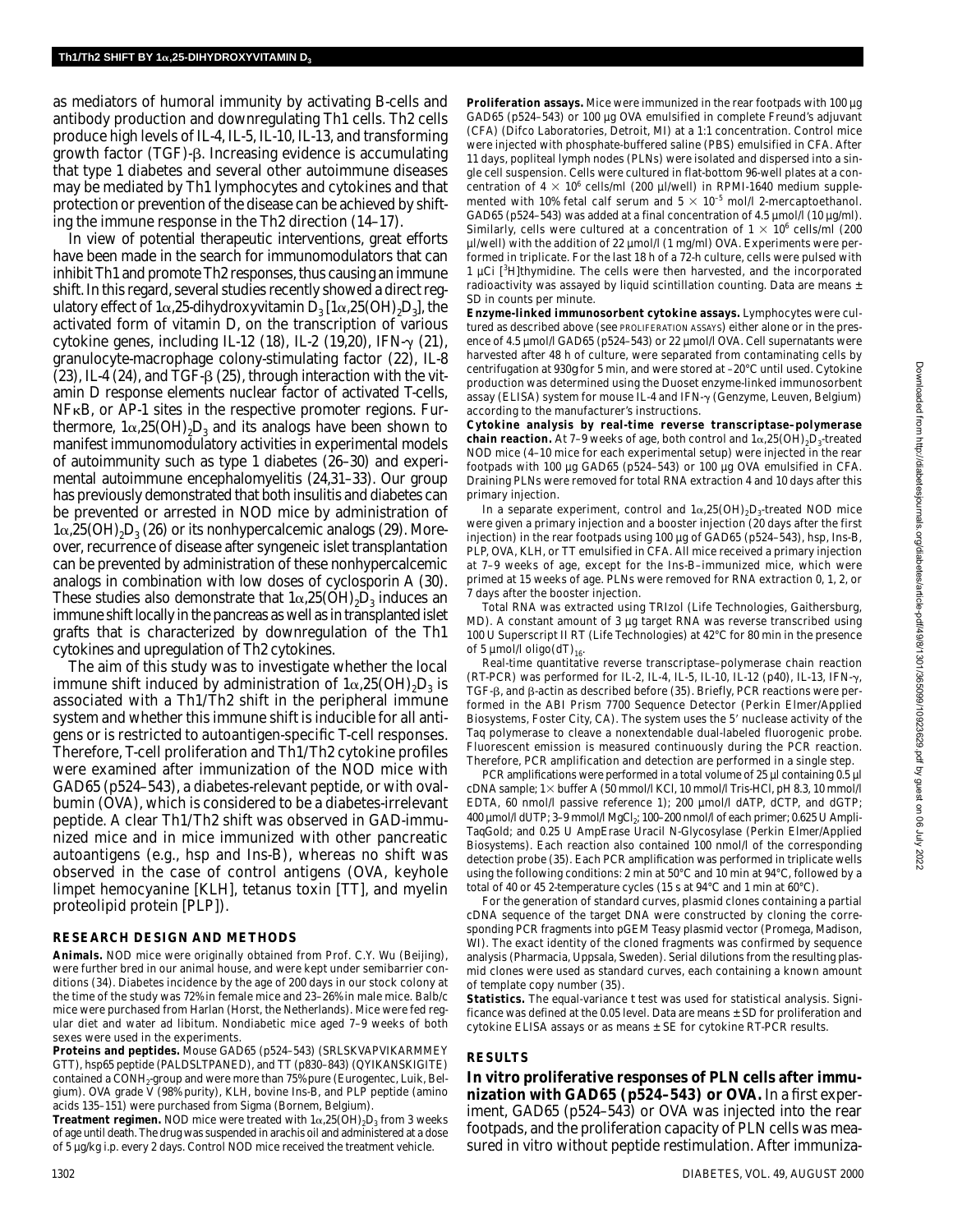tion with GAD65 (p524–543), a significant increase in proliferation was observed when culturing the PLN cells in vitro in all NOD mice compared with PBS-injected NOD mice. This spontaneous proliferation was not influenced by  $1\alpha,25(OH),D<sub>3</sub>$  because comparable levels were measured in the  $1\alpha,25(OH),D_3$ -treated and control NOD groups ( $P < 0.005$  vs. PBS-injected mice for both). No such spontaneous proliferative capacity was seen in Balb/c mice (Fig. 1*A*). These results confirm previously reported data on the spontaneous proliferative responses of GAD65-specific T-cells in 4-week-old NOD mice (1,2). No spontaneous proliferative responses were observed in OVA-immunized mice compared with PBSinjected control mice in either NOD or in Balb/c mice (Fig. 2*A*).

We further examined the proliferation of PLN cells in the same groups after in vitro rechallenge with GAD65 (p524–543) or OVA, respectively. Strong proliferative responses were observed on in vitro rechallenge with GAD65 (p524–543) or OVA (Figs. 1*B* and 2*B*) in all mouse strains examined. After in vitro rechallenge with GAD65 (p524–543), significantly higher proliferative responses were observed in all NOD mice than in Balb/c mice (*P* < 0.05). No differences in proliferative capacity were noted between  $1\alpha,25(OH),D_3$ -treated and control NOD mice (NS). On rechallenge with OVA, however, a significantly higher proliferation was evident in the  $1\alpha,25(OH),D_{3}$ -treated NOD group versus control NOD mice  $(P< 0.01)$  and Balb/c mice  $(P< 0.005)$ . This observation confirms previous data indicating that  $1\alpha,25(OH)_2D_3$  does not induce a generalized immunosuppression at that dose.

**Cytokine production of in vitro proliferated PLN cells after in vivo GAD65 (p524–543) or OVA immunization.** In view of the importance of inducing Th1 versus Th2 responses in the development of type 1 diabetes and the strong proliferative responses induced in the PLN cells by GAD65 (p524–543) and OVA, we further investigated the pattern of antigen-specific cytokine production in the stimulated cells. This was performed to test whether  $1\alpha,25(OH),D_3$ , which did not influence the proliferative capacity of the PLN cells, had an influence on the cytokine response to GAD65 or OVA. PLN cells from  $1\alpha,25(OH),D_{3}$ treated and control NOD mice as well as from Balb/c mice in vivo immunized with GAD65 (p524–543) or OVA were cultured for 48 h in vitro with or without peptide rechallenge.

In the culture supernatant of spontaneously proliferating cells from GAD65 (p524–543)–immunized mice, no IFN- $\gamma$  and relatively low IL-4 levels were measured in  $1\alpha,25(OH),D_{3}$ treated and control NOD mice as well as in Balb/c mice (Fig. 3).

After in vitro restimulation with GAD65 (p524–543), however, high levels of IFN- $\gamma$  were measured in the culture supernatant of cells from control NOD mice compared with Balb/c mice ( $P$  < 0.05), whereas treatment with  $1\alpha$ ,  $25(OH)_{2}D_{3}$  significantly decreased IFN- $\gamma$  production ( $P < 0.05$  vs. control NOD group) and reached levels comparable with those in Balb/c mice (NS vs. Balb/c) (Fig. 3*A*). IL-4 production, on the contrary, was significantly increased in PLN cells from  $1\alpha,25(OH),D_s$ -treated mice ( $P < 0.005$  vs. control NOD mice, *P* < 0.05 vs. Balb/c mice) (Fig. 3*B*). Treatment of NOD mice with  $1\alpha,25(OH),D_3$  thus clearly induces a shift from Th1 toward Th2 cytokine production, which corrects for the known deficiencies in IL-4 production in NOD mice (36,37).

After in vivo immunization with OVA, IFN- $\gamma$  levels were only detectable in low concentrations after restimulation with the protein. A clear skewing of the immune system toward a Th1 cytokine profile with higher IFN- $\gamma$  levels and lower IL-4 levels could be seen in all NOD mice compared with the Balb/c mice. The fact that the Th1/Th2 shift induced by  $1\alpha,25(OH)_2D_3$  that was clear for GAD65 could not be observed for the diabetes-neutral OVA is noteworthy (Fig. 4).





**FIG. 1. GAD65-specific proliferative immune responses of PLN cells. Control (NOD) mice, 1α,25(OH)<sub>2</sub>D<sub>3</sub>-treated (NOD-D3) NOD mice, and Balb/c mice were immunized in the rear footpads with 100 µg GAD65 (p524–543) or PBS emulsified in CFA. After 11 days, PLN cells were purified and cultured at a concentration of 4 106 cells/ml for 72 h in vitro without rechallenge (***A***) or in the presence of 4.5 µmol/l GAD65 (p524–543) (***B***). During the last 18 h of a 72-h culture, the cells were pulsed with 1 µCi [3 H]thymidine. Data are means ± SD in counts per minute from lymphocyte cultures of 4 (GAD65) or 2 (PBS) individual mice, each performed in triplicate wells. \****P* **< 0.05; \*\*\****P* **< 0.005.**

from  $\frac{1}{4}$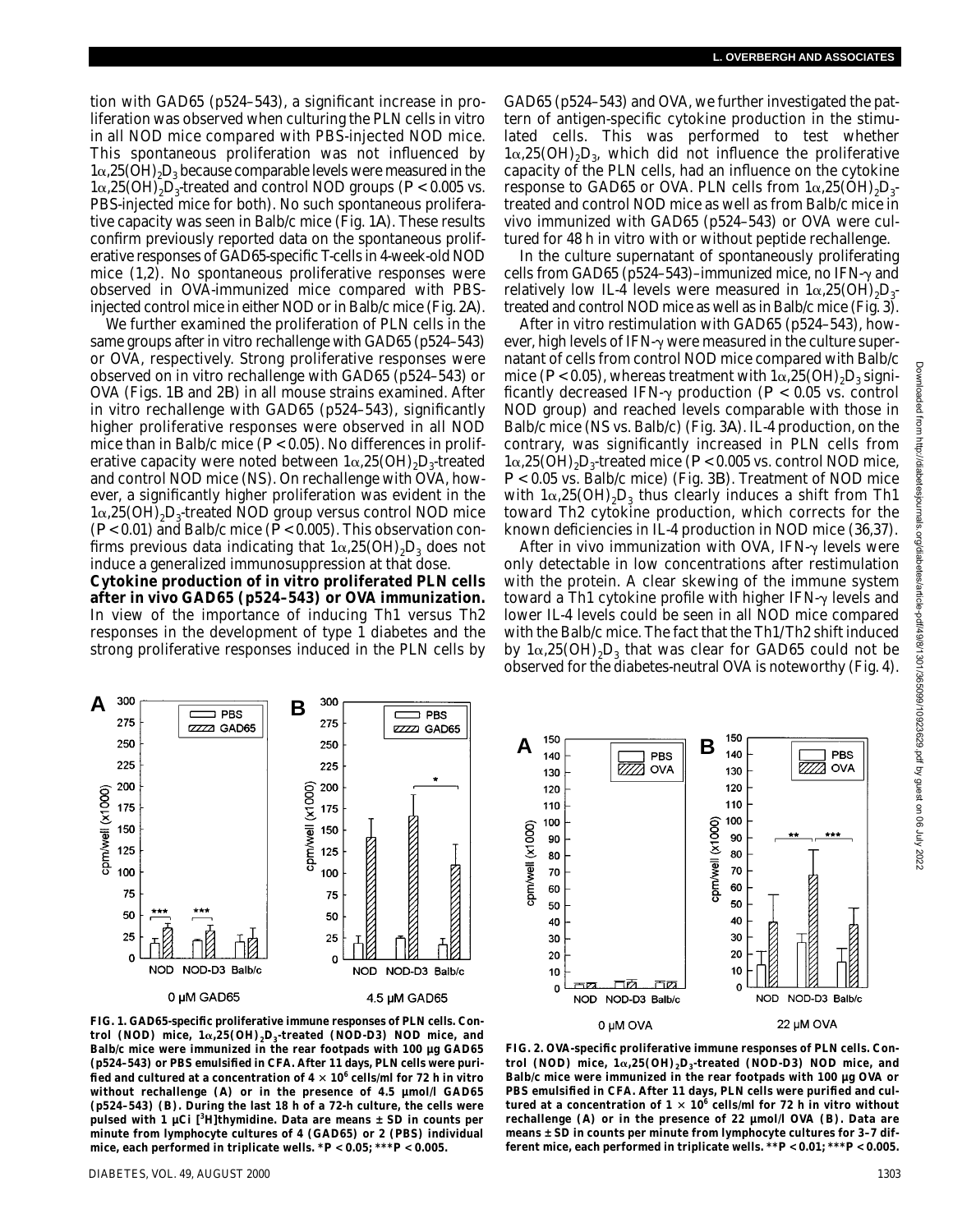

**NOD** NOD-D3 ⊐ NOD-D3  $Z \rightarrow Balb/c$  $ZZ$  Balb/c  $12.5$ 80  $10.0$  $IFN<sub>Y</sub> (ng/ml)$ 60 (pg/ml) \*\*\*  $\overline{2}$  40  $5.0$  $20$  $2.5$  $\mathbf 0$  $0.0$  $\Omega$ 22 0 22 OVA (µM) OVA (µM)

**FIG. 3. IFN- and IL-4 production by PLN cells after immunization with GAD65 (p524–543). Control (NOD) mice, 1α,25(OH)<sub>2</sub>D<sub>3</sub>-treated (NOD-D3) NOD mice, and Balb/c mice were immunized in the rear footpads with 100 µg GAD65 (p524–543) emulsified in CFA. After 11 days, PLN cells were purified and cultured at a concentration of**  $4 \times 10^6$ **cells/ml for 48 h without restimulation or in the presence of 4.5 µmol/l** GAD65 (p524-543). IFN- $\gamma$  (A) and IL-4 (B) production in culture **supernatant was quantified by ELISA. Data are means ± SD for 7–10 different mice. \****P* **< 0.05; \*\*\****P* **< 0.005.**

**FIG. 4. IFN- and IL-4 production by PLN cells after immunization with OVA. Control (NOD) mice, 1α,25(OH)<sub>2</sub>D<sub>3</sub>-treated (NOD-D3) NOD mice, and Balb/c mice were immunized in the rear footpads with 100 µg OVA emulsified in CFA. After 11 days, PLN cells were purified and cultured** at a concentration of  $1 \times 10^6$  cells/ml for 48 h without restimulation or in the presence of 22  $\mu$ mol/l OVA. IL-4 (*A*) and IFN- $\gamma$  (*B*) production in **culture supernatant was quantified by ELISA. Data are means ± SD for 5–10 different mice. \****P* **< 0.05; \*\*\****P* **< 0.005; \*\*\*\****P* **< 0.001.**

**In vivo cytokine mRNA expression of PLN cells of NOD mice immunized with GAD65 (p524–543) or OVA.** To examine whether the pattern of cytokine production observed in vitro was reflected in the peripheral immune system in vivo, we quantified mRNA levels of different cytokines in PLN cells after in vivo immunization with GAD65 (p524–543) or OVA. We measured the major Th1-inducing cytokine (IL-12), cytokines specific for a Th1 response (IFN- $\gamma$ ) and IL-2), and cytokines specific for a Th2 response (IL-4, IL-5, IL-10, IL-13, and TGF- $\beta$ ). Cytokine mRNA levels were measured in PLN cells at different time points after in vivo priming (days 0, 4, and 10) with GAD65 (p524–543) or OVA in  $1\alpha,25(OH),D_3$ -treated and control NOD mice.

After in vivo priming of control NOD mice with GAD65 (p524–543), a major increase in IL-12 was observed, with mRNA levels at 4 days postimmunization that were ~10-fold the baseline level (day 0) (Fig. 5*C*). These high levels were maintained and even slightly increased until 10 days postimmunization. Interestingly, significantly lower mRNA levels were measured in the  $1\alpha,25(OH),D_3$ -treated group, both at 4 days ( $P < 0.05$ ) and at 10 days ( $\dot{P} < 0.05$ ) postimmunization compared with control NOD mice. This agrees with the reported inhibitory effect of  $1\alpha,25(OH),D_3$  on the transcription of IL-12 by direct recognition of regulatory sequences in its promoter region (18,31). The 2 Th1 cytokines tested, IFN- $\gamma$  and IL-2, were slightly upregulated at day 4 postimmunization in control NOD mice. Interestingly, for both of these cytokines, this upregulation was completely prevented by administration of  $1\alpha,25(OH)_2D_3$ , which resulted in significantly lower levels of IFN- $\gamma$  (*P* < 0.05) and IL-2 (*P* < 0.05) in the  $1\alpha,25(OH)_{2}D_{3}$ treated group compared with controls (Fig. 5*B*).

For the Th2 cytokine IL-4, on the contrary, treatment with  $1\alpha,25(OH)_{2}D_{3}$  resulted in a significant transcriptional upregulation, also 4 days after GAD65 (p524–543) immunization, compared with control NOD mice (*P* < 0.001) (Fig. 5*A*). IL-5 and IL-13, 2 other Th2 cytokines tested, were detected at very low levels at all time points, and no differences in regulation were observed for treatment with  $1\alpha,25(OH),D_3$  (data not shown). Also for IL-10, although very highly expressed, similar mRNA levels were measured in  $1\alpha,25(OH),D_3$ -treated and control NOD mice (data not shown).

Similar studies performed after in vivo priming with the diabetes-irrelevant protein OVA showed no significant differences between control and  $1\alpha,25(OH),D_3$ -treated mice for all cytokines tested (data not shown).

**In vivo cytokine mRNA expression of PLN cells of NOD mice immunized with a panel of autoantigens and control antigens***.* To investigate whether this immune deviation induced by  $1\alpha,25(OH)_2\overline{D}_3$  can be observed for all autoantigens, a panel of diabetes-relevant autoantigens (GAD65, Ins-B, hsp65), nonislet self-antigens (PLP), and foreign antigens (OVA, KLH, TT) was tested. The mRNA levels of Th1 and Th2 cytokines were measured by RT-PCR in PLN cells with these antigens at different time points after rechallenge (days 0, 1, 2, and 7).

On in vivo rechallenge with all autoantigens and control antigens performed 20 days after the primary injection, IL-12 mRNA levels were very low, and no differences were noted between  $1\alpha,25(OH)_{2}D_{3}$ -treated and control NOD mice (data not shown). Strikingly, IFN- $\gamma$  transcription was clearly decreased in  $1\alpha,25(OH)_2D_3$ -treated mice throughout the period analyzed after rechallenge with all 3 autoantigens (Fig. 6*A*–*C*). In contrast, on rechallenge with GAD65, all Th2 cytokines except IL-10 were upregulated by  $1\alpha,25(OH),D_s$ , an effect that was very pronounced for IL-4 (Fig. 6*D*). After rechallenge with Ins-B or hsp, on the other hand, no differ-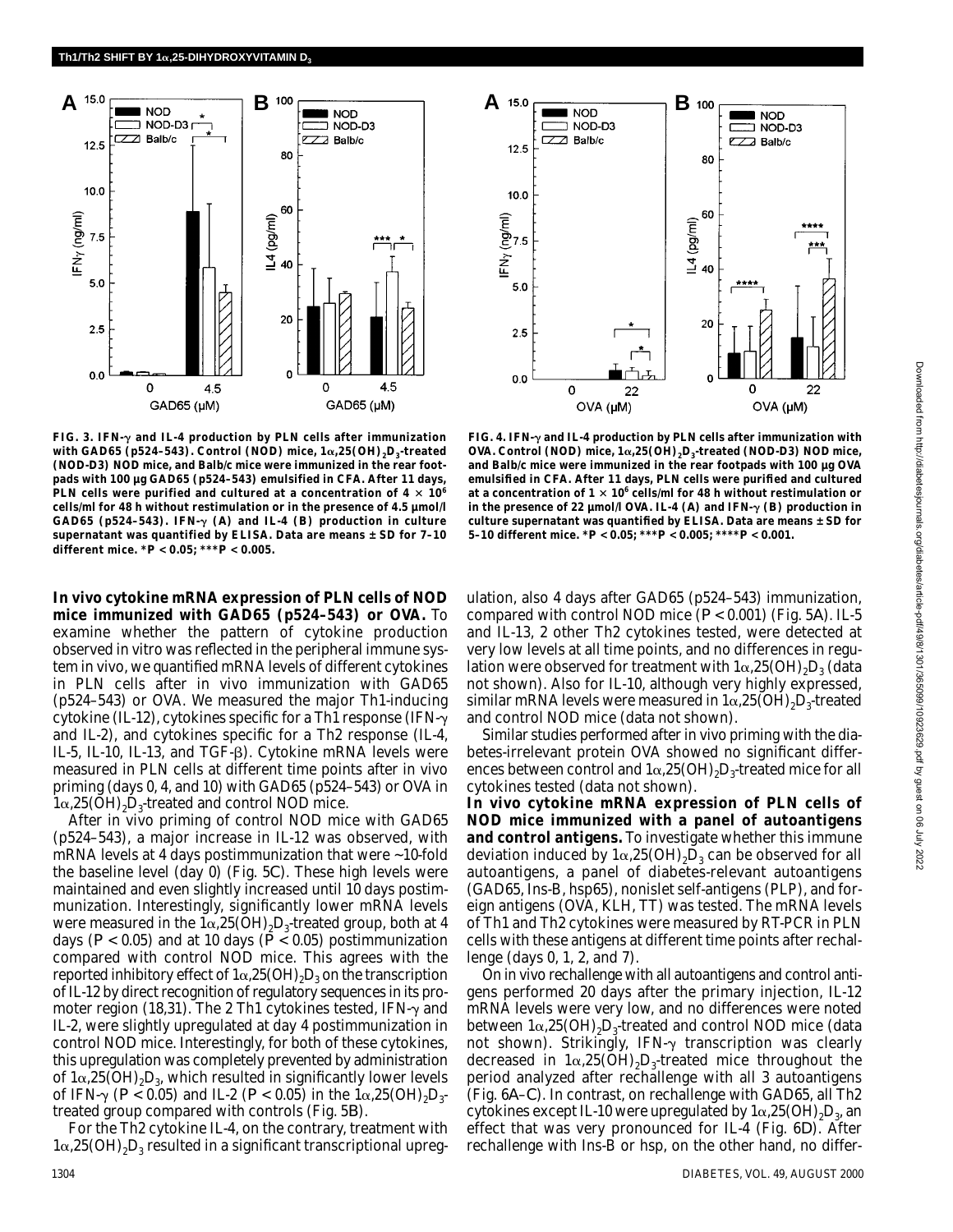

**FIG. 5. In vivo cytokine mRNA expression in PLN after GAD65 (p524–543) immunization. Control (NOD) and 1**-**,25(OH)2D3-treated (NOD-D3) NOD mice were immunized in the rear footpads with 100 µg GAD65 (p524–543) emulsified in CFA. At 0, 4, and 10 days after the primary injection, PLN was isolated for total RNA extraction. The cDNA synthesis and quantitative PCR were performed as described in RESEARCH DESIGN AND** METHODS. The level of cytokine mRNA is expressed as relative input copy number normalized to β-actin. Data are means ± SE of 4 (at day 0), 10 (at day 4), or 7 (at day 10) different mice for IL-4 (A), IFN- $\gamma$  (B), and IL-12 (C) levels after GAD65 (p524-543) priming. \* $P < 0.05$ ; \*\*\*\* $P < 0.001$ .

ences in Th2 cytokine levels were measured between  $1\alpha,25(OH),D_3$ -treated and control NOD mice (Fig. 6*E* and *F*).

When calculating ratios of IFN- $\gamma$ /IL-4, a clear Th1 to Th2 shift was observed in  $1\alpha,25(OH),D_3$ -treated mice after rechallenge with all autoantigens tested. This shift, however, is the result of both a decrease in Th1 cytokines in combination and a clear increase in Th2 cytokines on GAD65 rechallenge, whereas on rechallenge with Ins-B and hsp, this shift results mainly from an inhibition of Th1 cytokines by  $1\alpha,25(OH)_{2}D_{3}$ .

The cytokine profiles observed after rechallenge with the nonislet self-antigen PLP and the control antigens OVA, KLH, and TT were identical between  $1\alpha,25(OH),D_3$ -treated and control NOD mice (data not shown).

#### **DISCUSSION**

Studies have established that  $1\alpha,25(OH),D_3$  and its analogs can prevent type 1 diabetes in the NOD mouse (26,29,38) as well as prevent recurrence of the autoimmune disease after syngeneic islet transplantation (30). From the data in these studies, the induction of suppressor cells by administration of  $1\alpha,25(OH)_{2}D_{3}$ , although playing a role, is clearly not the only mechanism of protection against diabetes. Additionally,  $1\alpha,25(OH),D<sub>3</sub>$  treatment leads to better elimination of effector cells by inducing an immune shift with lower Th1 cytokine levels locally in the inflamed islets of the native pancreas as well as in transplanted islets.

To acquire more information on the immune effects of  $1\alpha,25(OH),D_3$  in general, we investigated whether the previously documented local immune shift induced by administration of  $1\alpha,25(OH),D<sub>3</sub>$  is associated with a Th1/Th2 immune shift in peripheral lymphocytes and whether it is restricted to autoantigen responses. This study conclusively demonstrates that  $1\alpha,25(OH),D_3$  does not induce general immunosuppression. Indeed, PLN cells from  $1\alpha,25(OH),D_3$ -treated mice proliferated equally as well as control PLN cells in response to the islet autoantigen GAD65 and even better in  $r$ esponse to the  $\beta$ -cell-irrelevant protein, OVA. This confirms previous findings on the normal proliferative capacity of splenocytes from  $1\alpha,25(OH)_{2}D_{3}$ -treated mice after in vitro concanavalin A stimulation (29). When analyzing the cytokine profiles produced by cells proliferating in response to GAD65, a Th1 to Th2 shift was noted in NOD mice treated

with  $1\alpha,25(OH)_2D_3$ . Interestingly, this immune shift appears specific for GAD65-autoreactive T-cells because it is not seen on rechallenge with OVA. These results were confirmed and even more extensively demonstrated in vivo. In this study,  $1\alpha,25(OH),D_3$  clearly caused a downregulation of IL-12 and the 2 Th1 cytokines tested (IFN- $\gamma$  and IL-2) early after GAD65 priming. This decreased IL-12 expression is not surprising because  $1\alpha,25(OH),D_3$  can directly inhibit IL-12 transcription (18). Because of the central role of IL-12 as the major Th1 inducing cytokine, downregulation of its expression is, as expected, accompanied by a similar decrease in IFN- $\gamma$  and IL-2. Moreover, a direct regulation of IL-2 and IFN- $\gamma$  by  $1\alpha,25(OH)<sub>2</sub>D<sub>3</sub>$  has been described (20,21). On the other hand, a clear increase in Th2 cytokines can be observed. This may be in part because of IL-12 downregulation, but recently a direct upregulation of IL-4 and TGF- $\beta$  has been described by Cantorna et al. (24) in another model of autoimmunity, experimental autoimmune encephalomyelitis.

A similar immune deviation was observed when mice were rechallenged with a panel of pancreatic autoantigens (GAD65, Ins-B, hsp), whereas no immune shift was observed on rechallenge with several control or nonislet self-antigens. However, for insulin and hsp, this immune deviation was exclusively because of an inhibition of the Th1 cytokines, especially IFN- $\gamma$ . This again suggests that  $1\alpha,25(OH)_2D_3$  primarily acts by inhibiting the Th1 pathway and eventually results in a Th1 to Th2 shift.

In all experiments, immunizations were performed with peptides or proteins emulsified in CFA. Although a possible influence of CFA itself on the Th1/Th2 balance cannot be ruled out when using this system (39–41), the immune shift induced by  $1\alpha,25(OH),D_3$  is only evident in autoantigen/CFAimmunized mice and not in control antigen/CFA-immunized mice, which rules out a major role for CFA on the Th1/Th2 shift in the present experiments.

An intriguing observation is the fact that this shift is seen only for the autoantigens relevant in the NOD setting and not for the foreign antigens or a self-antigen not relevant to diabetes induction in the NOD mouse (e.g., PLP). No definitive explanation is available yet for this phenomenon, but one may lie in the fact that the autoantigens and control antigens differ in the way they are presented in the immune system of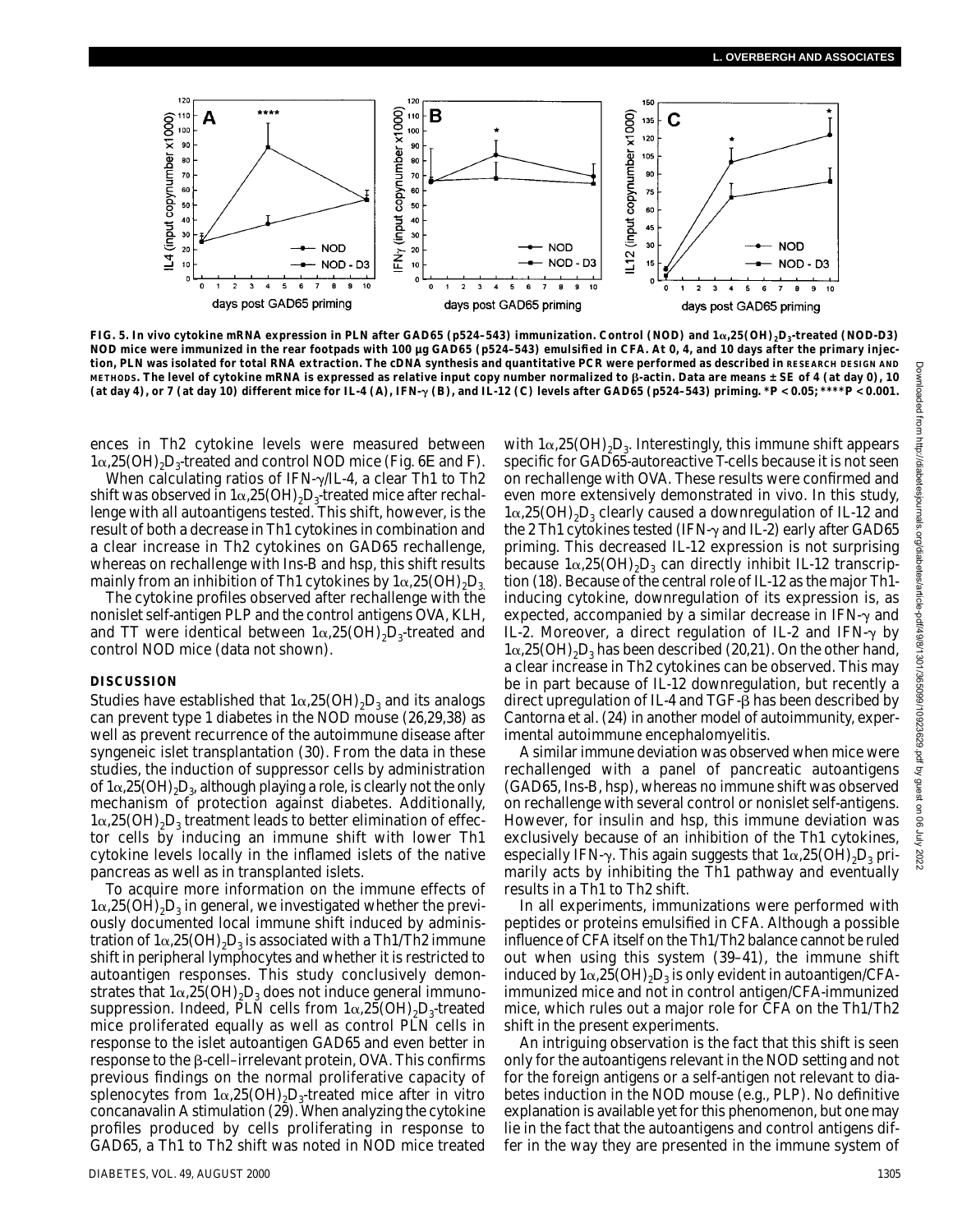

FIG. 6*.* In vivo IFN- $\gamma$  and IL-4 mRNA expression in PLN after rechallenge with a panel of autoantigens. Control (NOD) and 1 $\alpha$ ,25(OH)<sub>2</sub>D<sub>3</sub> treated **(NOD-D3) NOD mice were given a primary and recall injection (20 days after the primary injection) in the rear footpads with 100 µg GAD65, hsp, Ins-B, OVA, KLH, TT, or PLP emulsified in CFA. At 0, 1, 2, and 7 days after in vivo peptide rechallenge, PLN was isolated for total RNA extraction.** The cDNA synthesis and quantitative PCR were performed as described in RESEARCH DESIGN AND METHODS. The level of IFN- $\gamma$  or IL-4 mRNA is **expressed as relative input copy number normalized to**  $\beta$ **-actin. Each point is the mean**  $\pm$  **SE of 7-10 different mice. A, B, and C: IFN-** $\gamma$  **levels after** GAD65, hsp, and Ins-B rechallenge; D, E, and F: IL-4 levels after GAD65, hsp, and Ins-B rechallenge. \*  $P < 0.05$ ; \*\* $P < 0.01$ ; \*\*\* $P < 0.005$ ; \*\*\* $P < 0.005$ ; \*\*\* $P < 0.005$ ; \*\*\* $P < 0.005$ ; \*\*\* $P < 0.005$ ;

NOD mice. Because the autoantigens must be considered endogenous peptides, in contrast with the exogenous foreign proteins or nonislet self-peptide PLP, differences in sensitivity to  $1\alpha,25(OH),D_3$  may exist in the different presentation pathways. A first important difference is that, for the NOD mice used in the study, the experimental "priming" with an autoantigen will already be a rechallenge of initial autoantigen encounters during the first weeks of life, whereas, for the foreign antigens and for PLP, the experimental contact with the peptide is a true priming. This is an important point because lymphocytes only acquire vitamin D receptor (VDR), and thus become sensitive to  $1\alpha,25(OH),D_s$ , after activation (42,43). Preliminary data on the presence of VDR confirm this view because much higher levels of VDR are observed in GAD65-primed NOD mice than in OVA-primed NOD mice, which indicates a higher state of activation in GAD65-responsive lymphocytes (data not shown). Our finding that  $1\alpha,25(OH)_{2}D_{3}$  treatment in insulin-immunized mice only induced a Th1/Th2 shift in 15-week-old NOD mice and not in 8-week-old NOD mice (data not shown) supports this hypothesis. Indeed, T-cells responsive to insulin develop spontaneously in NOD mice only from 8 weeks of age on, versus GAD65 and hsp-reactive T-cells, which both arise at an earlier age (1). Other differences between endogenous and

exogenous peptide presentation lie in the location of initial presentation (centrally in the thymus for endogenous peptides vs. peripherally for exogenous peptides), the type of cells performing the primary presentation or rechallenge (dendritic cells, macrophages, B-cells), and the amount of antigen presented. Each of these pathways may be differently sensitive to  $1\alpha,25(OH)_2D_3$ . The influence of the antigen-presenting cell responsible for the initial presentation is of particular importance because the antigen-presenting cell plays a central role in determining the direction of the immune response, and these cells are important targets for  $1\alpha,25(OH),D_3(31,44,45)$ .

In conclusion, these results show that  $1\alpha,25(OH),D_3$  treatment does not induce a general immunosuppressive state because T-cells maintain their normal proliferative capacity. However, the results are highly indicative of an immune shift from a Th1 to a Th2 profile, which is limited to a subset of T-cells with reactivity for autoantigens. Treatment with  $1\alpha,25(OH),D<sub>3</sub>$ may therefore induce an autoantigen-specific "protective" Th2  $cell$  population not only at the site of the  $\beta$ -cell attack as previously reported but also in the peripheral immune system. Thus,  $1\alpha,25(OH)_{2}D_{3}$  treatment may be of potential therapeutic value in the primary or secondary prevention of type 1 diabetes by providing a minimally invasive means of specifically altering the pathogenic autoimmune responses.